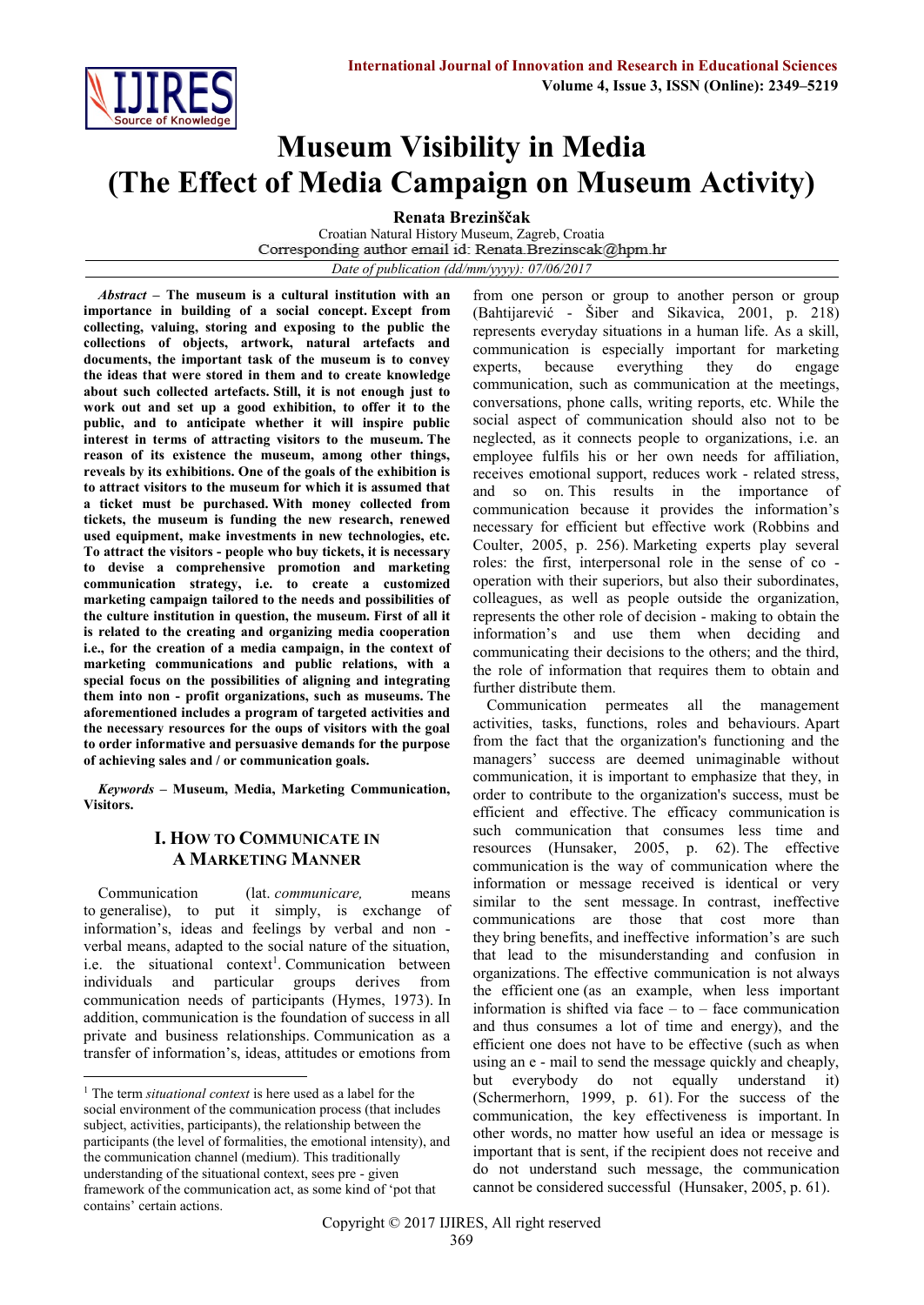

The basic goal of the communication process is to enable the recipient understanding of it (Morden, 2004, p. 97).

## **II. MEDIA IN COMMUNICATION PROCESS**

The word 'media' comes from the Latin word *medius* meaning the middle (Klaić, 1981). More authors have defined the term media<sup>2</sup> . <sup>2</sup> The media are cumulative, what means that today exists all the media that have existed in history and those that have been developed to this day, but in the upgraded and more developed sense of the word. Each medium has its own special language, but to everyone is the common nature of the media, and that is the communication between people when using different technologies. Because of the multitude of media and their development through the history of mankind, the media can be divided into several groups, what depends on the way of receiving and transmitting messages.

Given the way by which messages are transmitted, the media are divided into (Kunczik and Zipfel, 1998):

### *1. The Spoken Word*

Under the phrase, 'spoken word' implies living human speech that is understood by human beings with the help of speech and hearing organs. The spoken word also owes a source of the folk literature that originated and developed in the earliest times by oral submission.

### *2. Press*

1

The press includes newspapers, books, magazines, comics and posters. For the development of the press, as a second group of media, it is credible the development of letters and the invention of the printing machine.

# *3. Electronic Media*

In the electronic media belong film, radio, television and computers. For this group of media, it is characteristic that messages are transmitted electronically. Given the way that person receives messages transmitted by the media; the media can be divided into:

- a) Visual media the media whose messages we receive using the sense of sight (such as the newspapers, books, magazines, comics, posters, photographs)
- b) Auditory media the media whose messages we receive using the sense of hearing (radio)
- c) Audiovisual media the media whose messages are received by the sense of sight and the sense of hearing (such as the film, television or the computer technology).

From the historical point of view, we can make distinction between classical and contemporary media. In the classical (analogue) media belong press, radio, film

and television, but in the modern (digital) media belong the Internet, multimedia, computer games, and digital photography. Today the messages because of the means how they are being transmitted and for the large number of people who receive them, we call them mass media. The domination of the mass media and their development is growing and even more influences and transforms our social life.

### *Exhibition as a Means of Communicating with the Museum*

In the course of the museum activity, the most widely used means of communication is the museum exhibition that poses the main form of communication function of the museum. The main feature of the exhibition as a communication method is to leave to the visitor a decisive role in discovering the message or the idea that we want to promote. The exhibit gives the visitor advisory, at the same time possibility to recognise the exhibition and to understand what is important, namely to recognize an exhibit from the one that was not meant to be and all accompanied by the information's attached to the exhibited articles. The exhibition is conditioned by cultural needs, interests and purpose (Gob and Drouguet, 2007).

In the UNESCO Guidebook, the Verhaar and Meeter defined exhibitions as a communication that implies a large audience with the aim of transferring information's, ideas and feelings with the purpose of drawing on to the material evidence of man and its environment through visual and dimensional methods (UNESCO Handbook). Burcaw has defined it as a set of objects of art, historical artefacts, craftsmanship, science or technology or objects found in nature, through which visitors move from one unit to another, in a sequence that is designed to be meaningful for the educational and aesthetic purposes. Herreman thinks that it is a communication medium based on objects and their complementary elements that were presented in this predefined space, which uses special interpretation techniques and learning sequences aimed at transferring and communicating content, values or knowledge.

In the museum context, communication refers to the presentation of research results (gathered from the exhibitions, catalogues, articles and conferences) and includes a set of information's about the museum subject (permanent exhibitions and related information's). Looking from the perspective of ICOM's definition of the museum, communication in the museum context represents the sharing of museum objects and information about it that arise on the basis of different scientific research with different audiences included. Until the second half of the  $20<sup>th</sup>$  century, the main function of the museum was the heritage preservation (of cultural and natural origins) and its public presentation, in the form of an exhibition, without expressing clear intention to communicate with the public. During the last decade of the 20th century, the issue of museums as communicating media has become clearer through thematic exhibitions that were primarily focussed towards education of the visitors and striving to communicate with them. There are

<sup>2</sup> Also in his dictionary, Anić defines the term 'media' as an environment in which something is located, the environment and the way in which it indicates it, as a mean of communication (Anić, 1994). The comment 'medium' as defined in the Webster dictionary (1991) and together with others contains these definitions:

<sup>1)</sup> The channel or system of communication, information or entertainment,

<sup>2)</sup> The material or the technical means of artistic expression.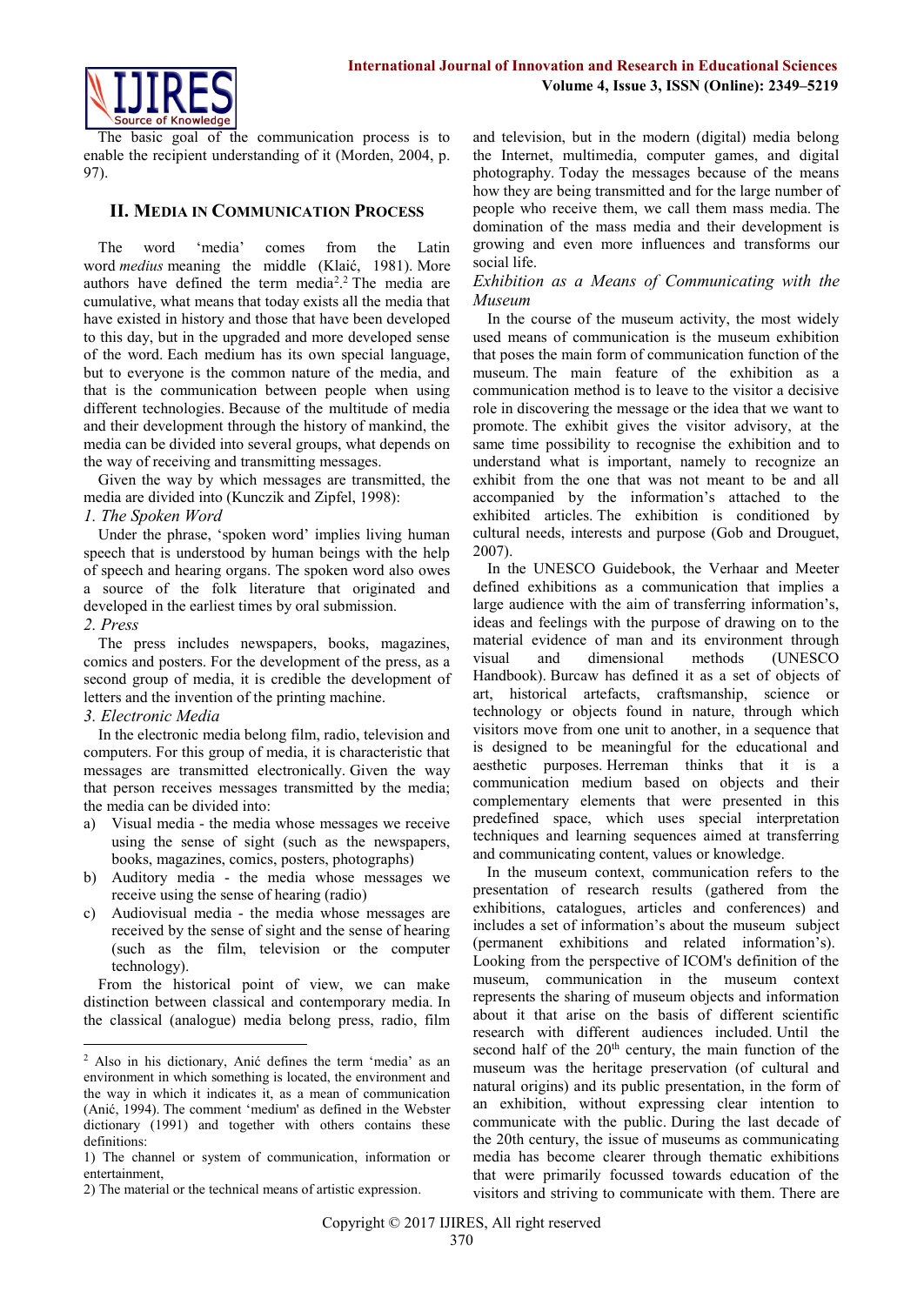

different types of museum communication that exist, and according to Stranski they are presentational, of edition communication and general communication, and each of these communications types relates specifically to museums and their scientific interpretation. It is precisely the presentational communication that is specific to heritage institutions, and is one of the most common forms of communication of them all. It is a special kind of visual communication that uses authentic objects as sources of information's. We expose the objects because of their museality, that is to say the message we convey to them, not just because of them alone. Stranski points out that it is important to find a way for us to express abstract by means of concrete, that is, in order to appearance point to the essence of things (Zbyněk Stránský, 2000, p. 140). Edition communication, unlike presentational communication is timely and spatially limited and it's virtually unrepeatable: this form of communication refers to the distribution of information's that is carried out through the publications. Such editions allow the prolonged duration of information's effects of various museological activities and their distribution in space. This form includes different media that do not have to be, and often are not part of museums such as catalogues, gramophone records, video and audio cassettes, postcards, stickers, holograms and the like. General communication implies a large number of forms of communication that can be applied to the museum activity in general. For example, lectures, concerts in museums, filming and screening of films in museums, organizing events such as the Museum Night and the like (Zbyněk Stránský, 2000, p. 140).

# **III. INTEGRATED MARKETING COMMUNICATION IN THE MUSEUM MEDIA CAMPAIGN**

A museum that wants to be more visible in the public eye must strive for a series of activities, that is, it has to devise a campaign that would best be presented to the public. The campaign is planned, organized and coordinated through a series of promotional activities that involves media and other forms of communication, such as public relations, outdoor advertising, direct communication and publicity. The goal of a campaign is to inform but also selling of a particular product or service, as well as creating an image of a particular brand, product, service or organization, i.e. to create a public image of a good choice. The marketing campaign deals with the exploring, planning, coordinating and controlling the elements of marketing set of activities. It is very important to do a good research and pay attention to the minimum of details to minimize the risks and to make for the campaign to successfully achieve such goals. Integrated marketing communication in campaign marketing includes seven elements of the marketing sphere, so - called '7P' that includes: price, position, promotion, people, physical environment, process and progress, and these elements are interlinked and complemented with the aim of effectively and efficiently transmission of the message to the target segment. The key feature is the necessity to combine

messages and the media in a way to achieve the desired communication effects.

## *Creative Strategy*

One of the elements for the success of a marketing campaign is the creative strategy, respectively the process of designing and making creative message solutions. Its outcome must be an exciting, interesting message that will easily attract attention, but it must contain enough information to let the target audience know what the message is about. The message must not be too informative or too recreational, so it's necessary to find a proper balance between them. 'Creativity of advertising is the capacity of the advertisement to generate fresh, unique ideas that can be used as a solution to the problem. In order to be creative and fit to the goal, the message must be significant to the public; it must offer a solution from the one side, or excitement and satisfaction from the other side' (Belch and Belch, 2004, p. 10). Advertising may have arisen *ad hoc* but is most often created systematically. The advertising plan is a framework for implementing the advertising strategy.

The creative process model consists of five phases (Belch and Belch, 2004, p. 246):

- Research,
- Analysis,
- Incubation
- Illumination,
- Examination in reality.

By research we gather the necessary material and information's and also accepts the understanding of the problem. The analysis encompasses data review and active reflection. Moving the problem from a conscious to the unconscious state of mind is called the incubation from which the illumination is born, and that represents the birth of the new idea. The idea should be studied to see if it is really good, and then to test it in real situations.

*Media Planning Process*

Marketing strategy refers to the broadest platform for the advertising and media strategy. The media strategy encompasses four interrelated activities, and those are: choice of target market, setting of media goals, choice of categories and individual media (media mixes) and media costs. From the activities involved in the development of the media plan it is clear that large numbers of decisions are made during the course of the planning process. In case a decision has proven ineffective, corrections should be made immediately to ensure efficiency in the following phases. The first step is the **choice of the target market,** and the following goal is to reach the highest possible number of individuals, - the future visitors. However, here is interest focused on a specific segment of population that represents the target market. Before we approach the media mix planning, we have to decide who the target audience is. The target audience may consist of two different segments.

This is followed by a selection of **media mix** that depends on many characteristics of each individual media, and the goals of the distribution of messages should define where, when and how often your advertising will appear. When choosing a media mix, it is important to pay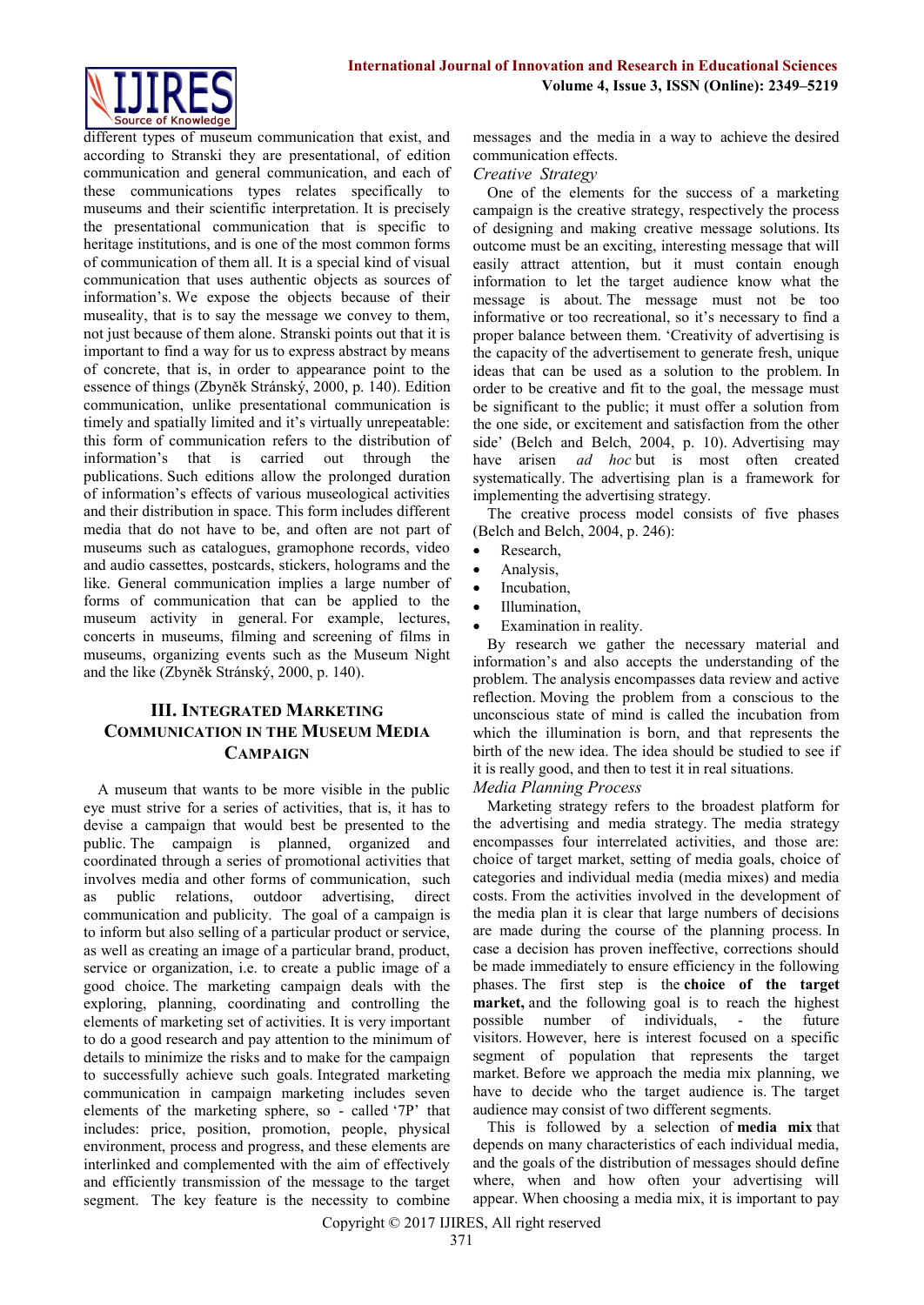

attention to how far we can reach, also on the frequency, broadcast continuity, and importance of the advertising. The reach represents the number of people in the target segment that will at least once be exposed to the advertising in a given period of time. Several factors can affect our reach for the media. First of all, the reach depends on the media mix. Numerous media factors have a farfetched reach than only one. Another factor is the diversity of media used. The more diverse the media is the higher are the chances of reaching a larger number of consumers. The reach increases by advertising through different days and different time periods throughout the day. All these aspects need to be aligned with reaching the final target, but not any kind of market. Here, the frequency refers to the number of reaches when the target market members were exposed to the specific media that was included in the media mix plan.

The fundamental question is how many times the message has to be repeated for the audience of the target segment to notice, remember, and react upon it. Continuity of broadcasting represents the time period in which advertising has been broadcasted. Frequency of advertising is important to gain knowledge in the public, but advertising continuity is important if you want to get the communication content remembered. 'There are many general conclusions existing that were drawn from the results of empirical indicators that can serve as a guide to the optimal relationship between reach, frequency and continuity' (Kesić, 2003, pp. 331 - 332). Advertisings are quickly forgotten if the recipients are not permanently exposed to their repetition, and it is required a large number of exposures (repetitions), so the message will be remembered by the larger number of the target market recipients.

As for the number of expositions, Kesić believes that it can be based on the practical rule that at least three exposures should be provided to the recipient to ensure efficiency: first, the message to the recipient induces to what the message actually is; during the second exposure of the message, to the recipient the message induces what to do with it; and only during the third exposure of the message it should encourage the consumer to take action. It is important to emphasize that there are three exposures to the *single* medium, but not to the message itself in any of the media. Since different media are used during the advertising campaign, it is necessary to ensure that the public on the target market is exposed to all or most of the media at least three times. But this rule was adopted several decades ago when the situation on the market, the speed and the ability of communication, and also the media mix were much simpler in their form than it is today. There is a rule that the exposure below three times in the course of four weeks is ineffective, while the exposure of ten times over the same period of time is too large and again – ineffective, because of the high running costs. Thus, the range in which the efficiency can be established was set between three to ten four - weeks exposures, what depends on the product or service, the market, the message, and the consumers to whom the message is intended. When deciding on a media mix, it is

necessary to decide on:

- 1. Number of exposures.
- 2.Relative efficiency, and
- 3.Effects when using multiple media.

The media mix planers have to decide for each selected medium for how much exposure will achieve maximum efficiency. In practice, there are no strictly defined rules by which we will be able to set the optimal exposure to the particular medium. All of this depends on the set goals, the type of exhibition, the market specificity, the competitor and a number of other factors that are pertained to each particular situation. In order to make a good media plan its required prior knowledge and experience, as well as data obtained from own research or the research done by the agencies, involved in such work. Relative efficiency may provide the answer on question whether a single medium will achieve the same goal at a lower cost than the other. This is achieved by putting the cost of advertising in the numerator and in denominator we put data about the size of the target segment. By dividing the advertising cost and the number of readers, viewers, or total number of accesses to a Website, we will obtain the effectiveness of that advertising. However, in practice, performance indicators for different media are not usable. The consumers of different media used them on a different way, and each of the media measures various aspects of public involvement.

For example, for a placard is assumed to be seen by every driver that is driving by, especially if it is a large billboard, but that's not true. Also, for TV it is assumed that the viewer can / must see the advertising if he resides in the room with the TV switched on, for which can also be said that is incorrect. Neither consumer's exposure to the message does not represent the real and the potential value of the media. The ability of the media to attract attention and influence the perception is not directly related to the cost to a thousand recipients of the message. The effect of multiple media suggests that using a larger number of media brings greater benefits when compared to the use of individual media in a marketing campaign. By combining the multiple media we'll achieve much more than a mere sum of individual effects, which is called a synergistic effect. One consumer may be exposed to different parts of the message related to different media, thereby finally completing the necessary information, - of course provided that the messages he receives from different sources are complementary. Therefore, it can be concluded that the use of multiple media is more efficient than using of only one medium, because together with the quality planning and with the combination of media we'll achieve synergistic effects, which itself makes the core of integrated marketing communication.

### *Budget*

Financial planning is an important item of a media campaign. With the budget size we determine the choice and combination of a media mix. If the promotional budget is bigger as well as the free choice of different options, at the same time the advertiser should take the higher risk of choosing media and when creating a concrete media mix. More expensive media require more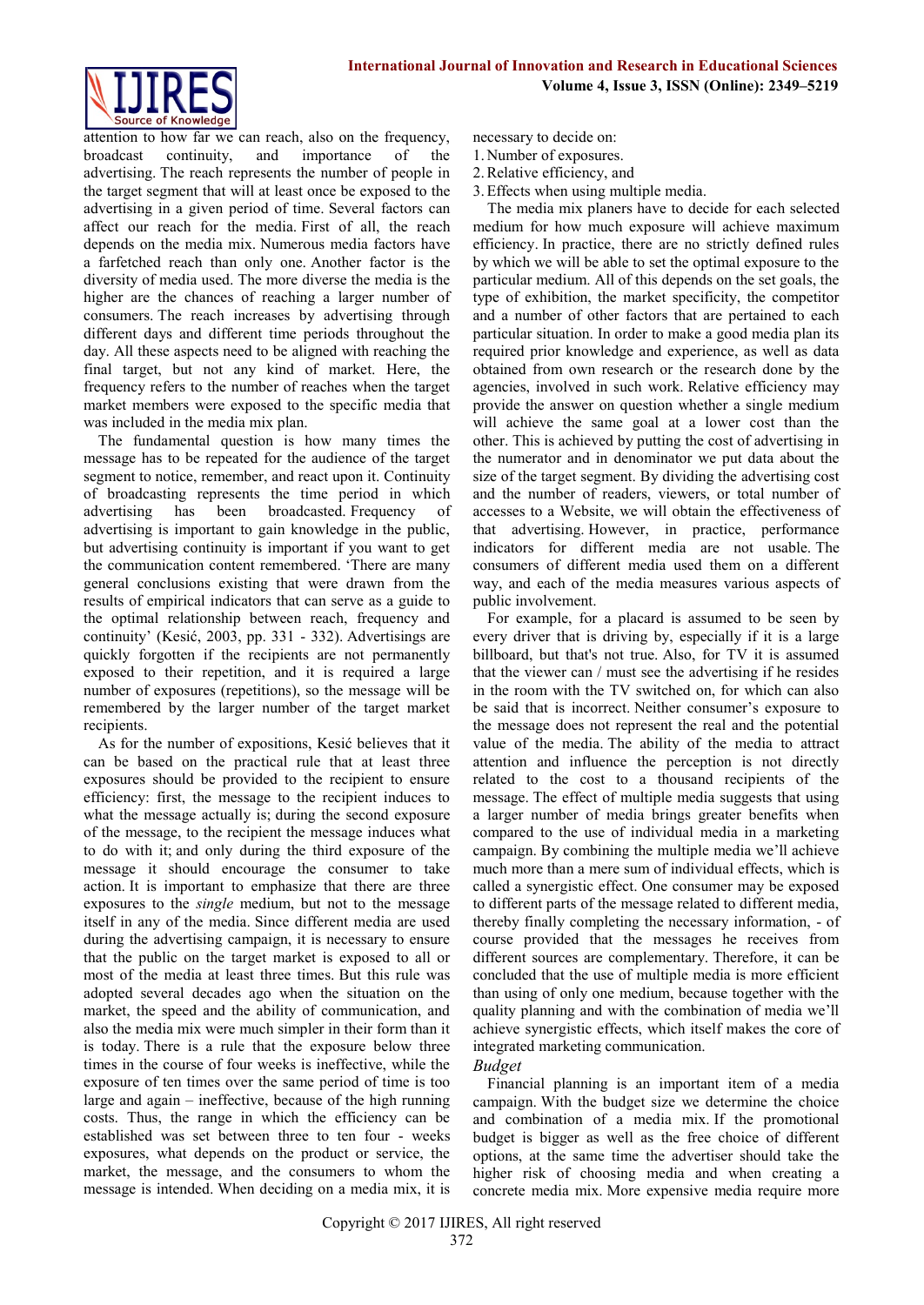

resources and are automatically associated with a greater degree of risk. Those who dispose with the smaller funds intended for the promotion must look for a combination of a cheaper media, mostly for the media targeted at the regional markets. Regardless of the size of the promotional means, it is necessary to make a decision what media will be primary and dominant, and which one the secondary. The choice of primary and secondary media is not related to the amount of funds, because the goal of the combination of primary and secondary media is to achieve the synergistic effect.

# **IV. MASS MEDIA IN A MUSEUM CAMPAIGN**

How can mass media help us to promote an exhibition or some other museum activity? 'The mass media are defined as advertising carriers for the mass or target audiences' (Kesić, 2003, pp. 303 -315). In recent time was recorded an increase in the number and the wideness of mass media that marketing communicators can use to convey their message to the target audience. An example of excellent media campaigns museums have shown when they hosted major world exhibitions or when organizing their local events $3$ .

## *Television*

**.** 

Television represents one of the most powerful mass media tool. When making a decision on using television in a media mix, primarily it's necessary to decide on the broadcast time and the program broadcast area. We are able to discern three broadcast times: the prime – time broadcast, daily broadcast time and marginal time (TV broadcasting with the marginal reception). Advertising during the prime – time is the most expensive, because at that time the program watches majority of the target audience for which most of the advertisers are interested. The price of the primary advertising time is constantly on the rise, so a large number of institutions cannot advertise during the prime - terms. This is the key reason why the museum events are rarely advertised via TV. In the Croatian museum activity, TV advertising is mostly used in the promotion of the manifestation *Museum Night*, or for very important home or foreign exhibitions such as the exhibition of Joan Miró's masterpieces or, for example, the exhibition 'Auguste Rodin - Rodin in Meštrovićeva, Zagreb', and similar events. The benefits of television as a signal carrier are the speed of action, adding sound and visual effects to the advertising content, isolation of the advertising space, a certain impression of reality, dynamics of images, intimate and pleasant atmosphere

when receiving messages. It's also possible to distinguish the main drawbacks, such as public exposure to the messages which is relatively short; the cost of advertising through the main, national TV stations is exceptionally high, and we have to count with the increasing decline of television viewers.

#### *Radio*

Advertisers who are interested in using radio as a media, before they actually include radio into the media mix; they want to get the information's about capabilities and the bandwidth of the advertisement that was broadcasted. The most important wanted information's are the number of radio stations, the bandwidth of the network, the specificity of the radio program, the number of listeners and, of course, the costs of radio advertising. The concept of the radio programme is created about the reputation of the chosen radio station. The radio station's reputation is created around the program scheme that the radio station airs. This means that the advertiser, depending on the specificity of the market segment and the product or service, will choose a radio station that will fit into the desired image of the product, service or the marketing campaign category. Number of listeners, their features as well as the geographic location is extremely important factors for the advertiser to count with. When selecting a radio station of the particular importance is the broadcasted program and the audience coverage. Because of the greater number of radio stations and the narrower specialties of their program, the radio enables you a wider choice of target audience that we want to reach with the advertising. As benefits of radio advertising we can point out the human voice that heard over radio mediates directly, warmly and frankly, and allows messages to accentuate them with the music and sound effects. Radio can also benefit from the exceptionally high speed of reporting to the wide circle of audience, and as a media is cheaper than others. As a disadvantage of radio advertising, it's possible to point out one – time advertisement, so the advertisings have to be repeated frequently, but at the same time we cannot ensure the full attention of the recipients of the message.

#### *Newspapers*

Historically viewed, newspapers have been the leader among the mass advertising media. National newspapers have an extreme significance for advertising all products and services that are nationally distributed, and local newspapers for the locally distributed products or services. According to Kesić (2003, p. 312), the basic division of the newspapers is on daily papers (morning and evening), Sunday, weekly papers, shopping guides, and specialized newspapers. Newspapers as a mass media also have certain advantages and disadvantages. Despite the slump in sales of newspapers and their ever smaller scope, however some of the advantages can be highlighted, such as the large spatial and timely flexibility, the mass coverage and the greater number of readers per single copy. But there are also shortcomings that can be distinguished by quick obsolescence of information's, the quick reading speed, and at some newspapers, printing in one colour. Given the speed of living, daily newspapers

<sup>3</sup> Museum of Contemporary Art has a strong affiliation to the media campaigns for most of its activities, for example, for the occasion of the Bauhaus Exhibition; Museum of Arts and Crafts in Zagreb has organized a media promotion of Herman Bolle exhibition; Art Pavilion – for the Miro and Rodin exhibitions; Klovićevi Dvori Gallery - Exhibition of works by Picasso; Krapina Neanderthal Museum, Krapina, often used media campaigns to inform the public about, e.g. the anniversary of the museum or the coveted prize that museum has received; Museum of Peasant Revolt, G. Stubica, Vukovar Municipal Museum, etc.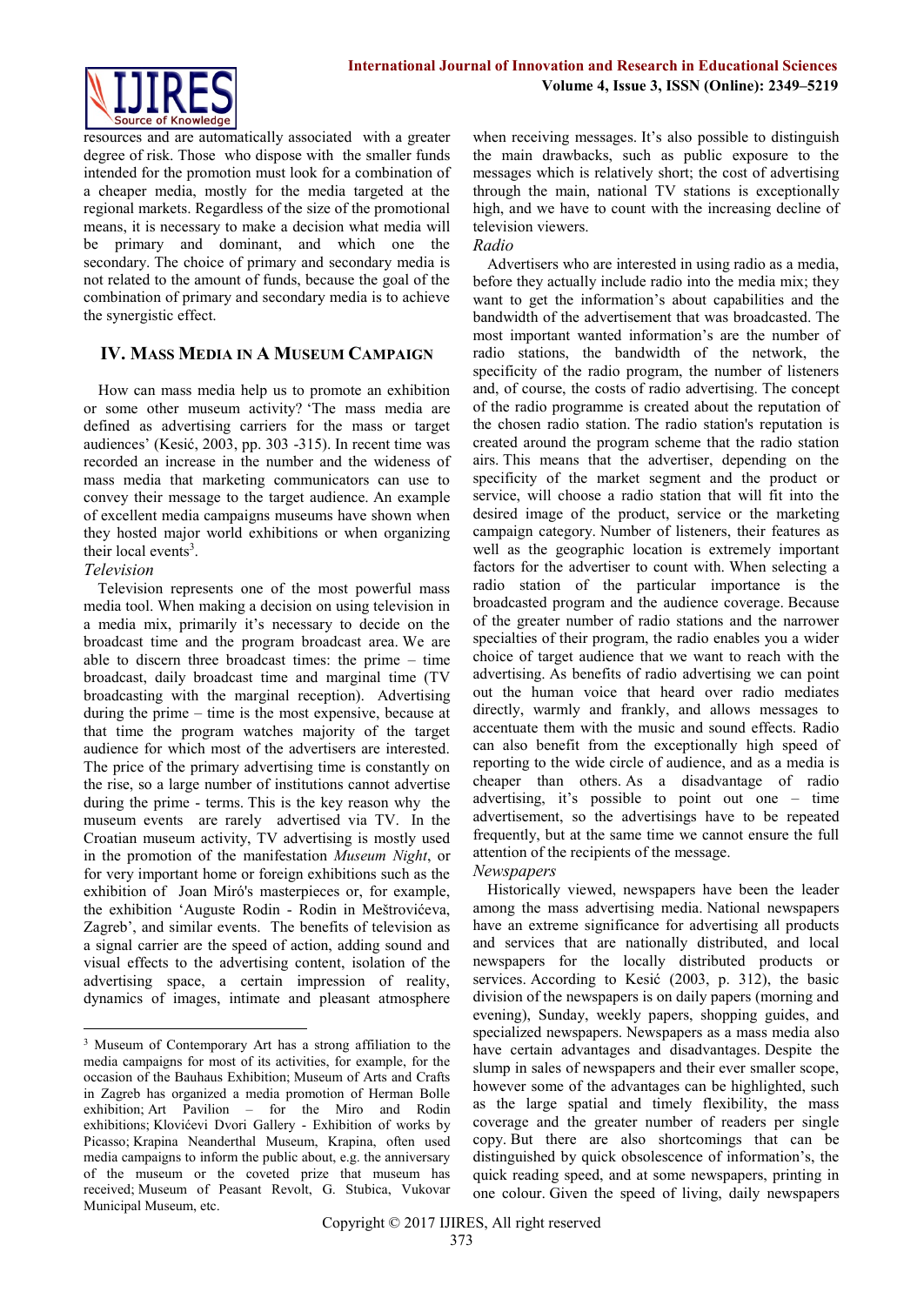

are read in a hurry, meaning they only last one day. With such big drawback, it can be added that the time for reading advertisings in the newspapers is pretty short.

## *Magazines (Journals)*

Prior to the existence of television and radio, national magazines represented the central mass media hub. With the appearance of television, then we have witnessed a change in the public's habit of experiencing their leisure time. This phenomenon has initiated the change and the appearance of specialized magazines aimed at the narrower segments of the public. Some of the areas of journal specialization are: family, fashion, news, adventure, hobby, sports, science, tourism, business, finance, agriculture and the like. As benefits of the magazine it's possible to accentuate high degree of selectivity, reading at rest, using of high quality printing techniques, magazine reputation and longer life span can be highlighted. Disadvantages represent frequent time inadequacy, costs, overcrowding, and non - directional segmentation of the printing material.

# *Internet*

Along with multimedia, the Internet also offers interactivity, which traditional mass media do not posses. 'The Internet, apart from interactivity when using the Web pages, discussion groups, or forums, e - mails, allows the user not only to receive information's, but to produce them and make them available to certain audiences.'<sup>4</sup> Over time, the Internet will take over a substantial part of the current functions of traditional mass and other communication media. The major difference between the Internet and the traditional mass media is that Internet is a media that attracts, but the traditional media are those that 'push' information to the consumers. When surfing the Internet, the user discovers and gets the information's needed while the traditional media brought information's to the consumer. Internet comprehends many features of the mass media, but is characterized by a high degree of individualization what is visible through the possibility that the Internet, in addition to satisfying the generic needs, can meet the specific needs of each user<sup>5</sup>. The advantage of the Internet is that it has highly distinguished multimedia role that can take on any form of the traditional media, but it's also characterised with the interactivity that traditional media does not possess. Internet as a form of communication bi directional meta - media over time will overtake or complete a substantial part of the present functions of the traditional mass media, and other communication media. Social networks has become even more important due to their massive use and the ability to provide both positive and negative information's, thereby creating and channelling the public's interest to the given information. In modern communication, growing popularity is established with the *e-mail newsletters,* electronic publications rich in content and attractive in appearance

that deal with a specific topic. Their advantage is that they can be sent to a specific, targeted audience, and the disadvantage is that the advertising or information's cannot be seen by those who do not visit Websites or rarely use the Internet. In Croatia, The Museum of Contemporary Art is one of only a few museums which uses this way of communication for the purpose of informing the public of its programs.

# **V. CONCLUSIONS**

The evolution of marketing and the spread of its application to all subsystems of social systems have led to a great application of marketing in all areas of social activities, including in cultural, art and museum activities. Museums communicate with their environment on many different ways, and they use different sources, communication channels to reach to the final recipients. In order to better present the museum in public, media strategies are considered within the context of marketing communications and public relations, with particular reference to the possibility of their alignment and integration, in the course of conditions in which museums operate as non - profit organizations. Although there are specialties in cultural institutions, communication tools can be reduced to six basic, common elements: advertising, personal sales, public relations, promotion of placement, direct marketing and introducing of the new media. When it comes to the museum and the possibilities of its promotion, it is commonly said that the museum is even ahead when compared to the other institutions; museum can promote itself in countless ways. The exhibition can be promoted using internal and external models, whereby by the interior of the museum is considered what the museum makes from inside.

 The internal setup could offer exhibitions, booklets, posters, publications, windows, and outdoor setups consist of what it represents in other places (newspaper and radio advertising, electronic media advertising). It is possible to use different spatial advertising models such as billboards, *jumbo* posters, public transport advertising and the like. Museums need media. Therefore, the media campaign in museum activities represents an important step when planning, organizing and coordinating the implementation of promotional activities. The most famous media campaign in Croatian museum activities is related to the museum event called *Museum Night*. Such powerful museum media campaigns in the full sense of the word are activities organized for the promotion of large and extremely important exhibitions such as exhibition of Herman Bolle, or visiting exhibitions that comprises the works by Picasso, Miró or Rodin. But little by little an ever rising numbers of the museum, the large, national museums, as well as smaller, local museums include in their work the media and organize media campaigns to make the general public acquainted with its activities primarily by exhibition activity, but also with some new discoveries, promotions of catalogue, by folk, gastronomic or historical events, etc. The media campaigns are very valuable and desirable to the museums in order to attract

 $\overline{A}$ <sup>4</sup> [http://www.mediaresearch.cro.net/clanak.aspx\(](https://translate.google.com/translate?hl=hr&prev=_t&sl=hr&tl=en&u=http://www.mediaresearch.cro.net/clanak.aspx)information retrieved on August 18, 2016)

<sup>5</sup> [http://futuria.hr/2007/04/28/revolucija-medija/](https://translate.google.com/translate?hl=hr&prev=_t&sl=hr&tl=en&u=http://futuria.hr/2007/04/28/revolucija-medija/) (information retrieved on August 18, 2016)